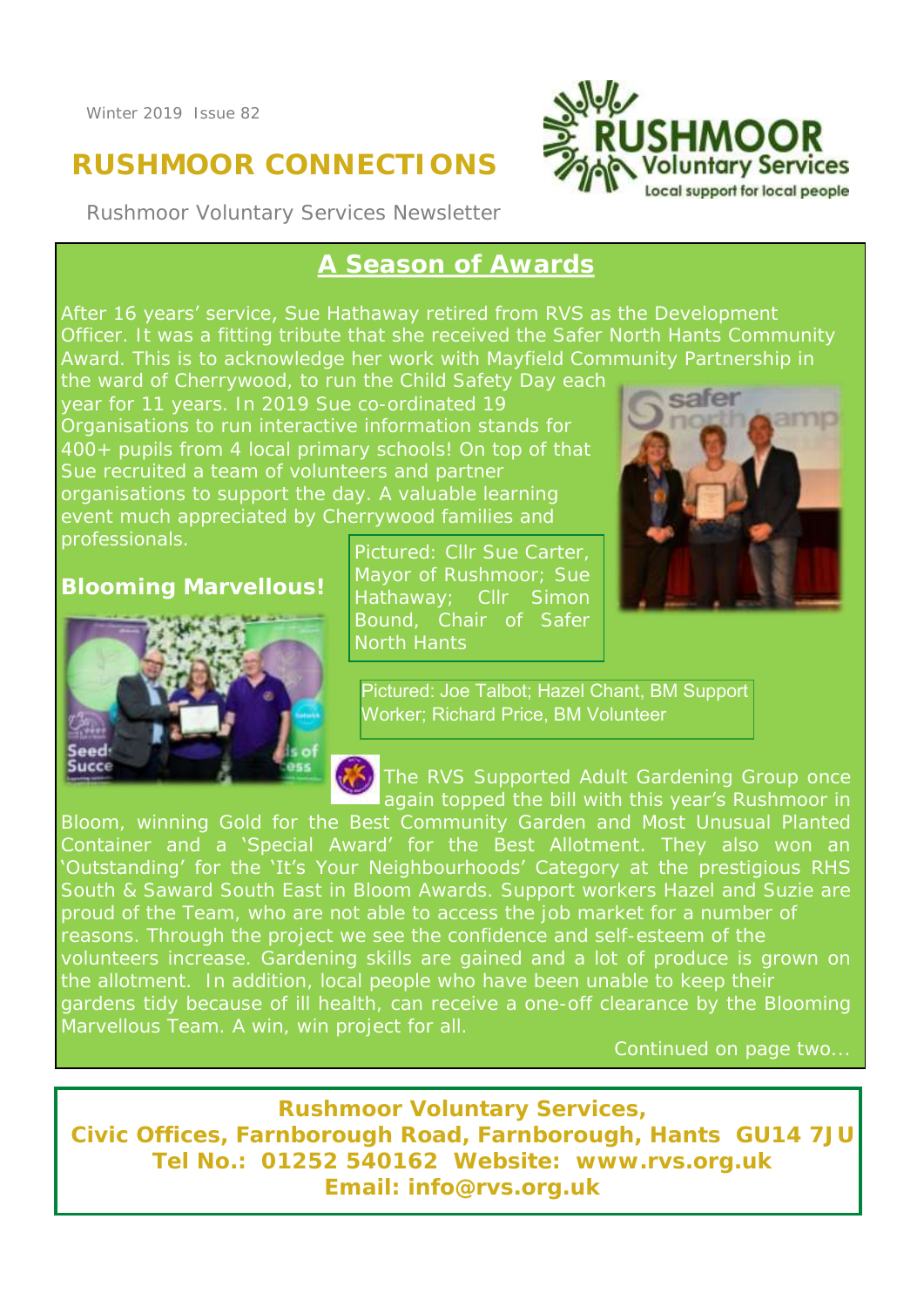# **A Season of Awards**

**Rushmoor Volunteer Recognition Event 2019**

Borough Council held the annual volunteer recognition awards. This year's theme Carter, is also focused on support for young people in the Borough for her year in their certificate can be found on the RVS website.

Eustace, Careers Lead at Farnborough



college that engage in volunteering and thanked them for the 34000 hours year!

# **Hello from Heather**

I joined the RVS team on the 12th August surrounded by boxes and computer cables, as the team had literally just moved to the Civic Offices. The Team and Trustees made me feel very welcome. I bring with me over 30 years of experience as a youth and community practitioner. More than 20 of these years I have worked and lived in Rushmoor. I am passionate about building from our strengths, creating resilient and sustainable communities. In this era of change we are seeing new ways to incorporate which gives our communities more opportunities to become financially independent. National and International models of practice are coming to the fore: Men's Shed; Repair Cafés; Zero Waste shops and Community Allotments.

Over the coming months I hope to get to know our 400+ member groups, providing support, training and inspiration in the places they are needed. Mostly, I look forward to learning from you so that we can share good practice with one another and keep our service relevant. Together, the Team are forging a new future for RVS, building on the firm foundations of the past 40+ years. I am proud to be part of the Team, serving the Rushmoor voluntary sector.



Pictured: Heather Chalkley, RVS Community Development Officer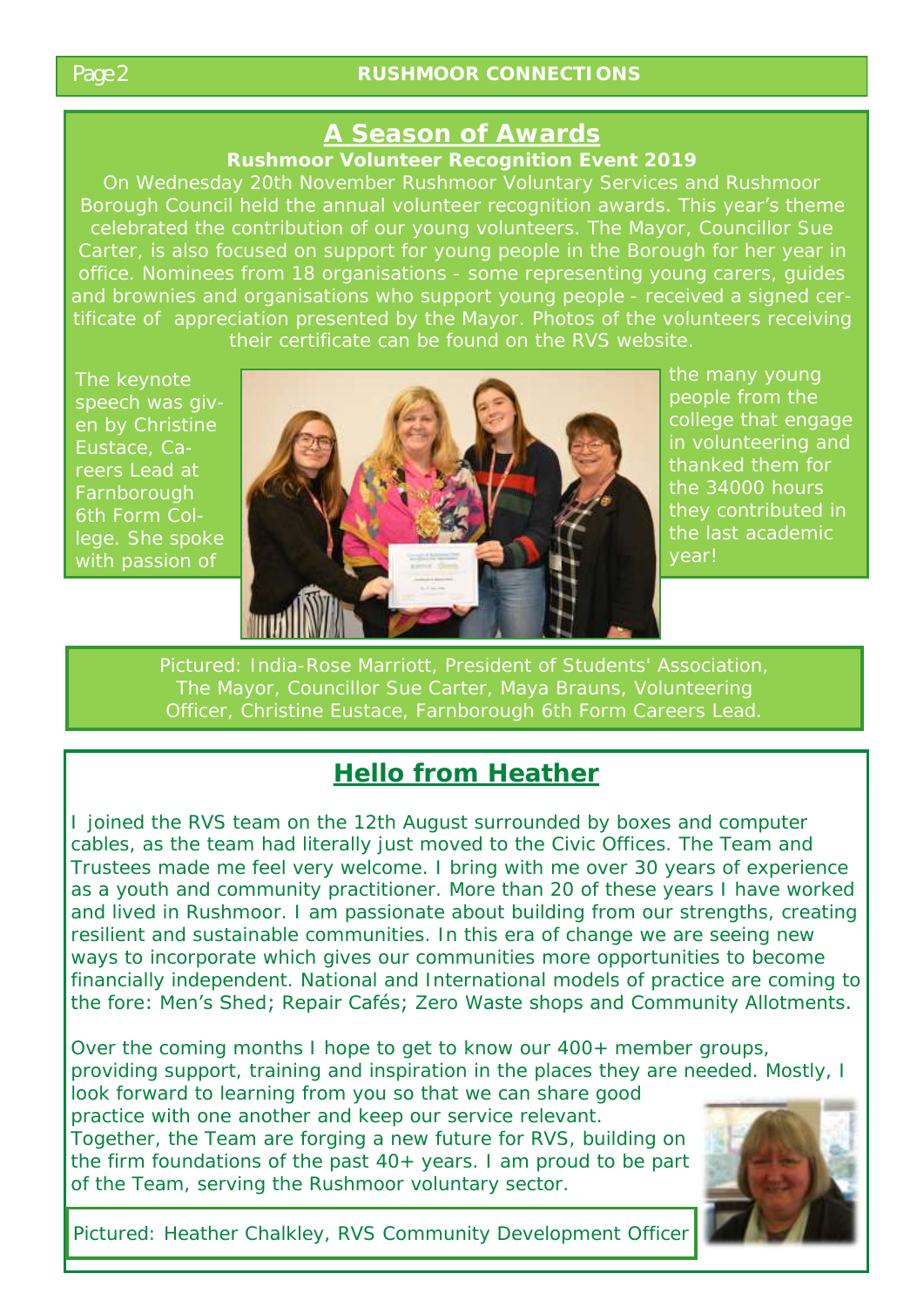#### **DBS Guidance**

We have recently updated the arrangements for through Rushmoor Borough Council as we offer this service to RVS members. The changes take into account RBC's own more robust system.

between three laws:



- adults.
- 
- Human Rights Act 1998. This includes the right of individuals to privacy.

The revised process means that if a volunteer or staff member's role does not meet the eligibility criteria for a standard or enhanced DBS check, this cannot be pro-

- or member of staff. It is important to include any personal care duties and
- Borough Council's HR team on 01252-398484. They will advise if your role is eligible.
- \* If the role is eligible, RVS will provide the DBS application form, privacy document and declaration forms.
- For more information the full guidance is on our website here-DBS guidance

# **Rushmoor Voluntary Sector Forum**

You are invited to attend our final VSF of the year, followed by a light lunch:

**Wednesday 18th December 9.45—12.30** 

**Civic Offices, Farnborough Road, Farnborough GU14 7JU**

**Agenda includes updates on Safeguarding, community lottery and community transport**

**Please RSVP support@rvs.org.uk**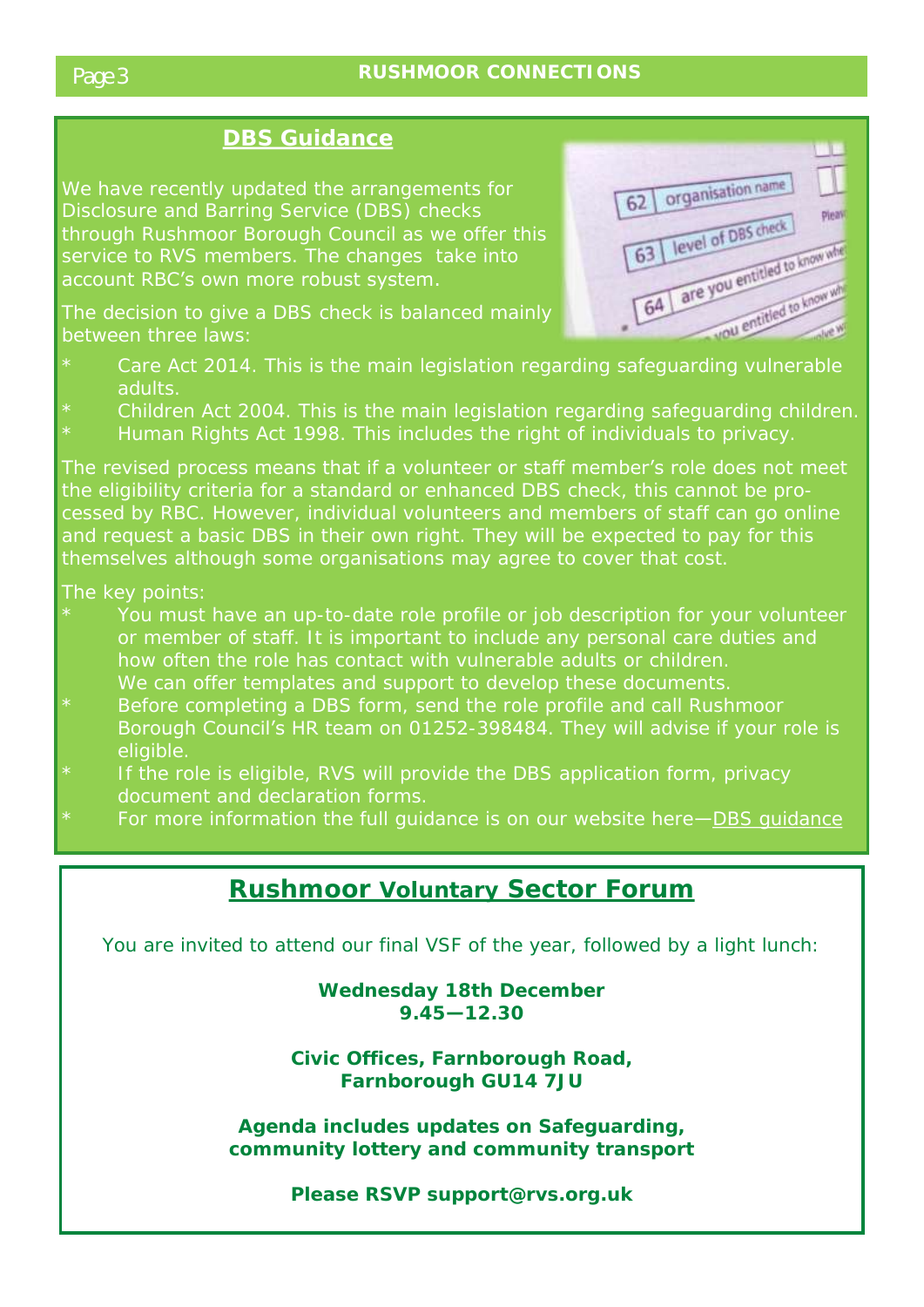

# **Do you Need Volunteers? Can we Help?**

Soon after Christmas is the time when many people make their great opportunity to refresh your volunteering campaign.

The Volunteer Centre at RVS can help with this in many ways. Not only can we promote your volunteering opportunities, we can assist with developing your role descriptions and creating your advertising campaign.

The central location for volunteering opportunities is the Volunteer North <https://www.volunteernorthhants.org/>

Your opportunities can be promoted via our social media and our partner organisations in the North East of Hampshire.

contact with successful candidates to support their induction and supporting organisations to develop 'best practice' in volunteer management.

the opportunities which best meet what they are looking for. Please contact me for further discussion and assistance.

> Terry Snuggs Volunteer Centre Coordinator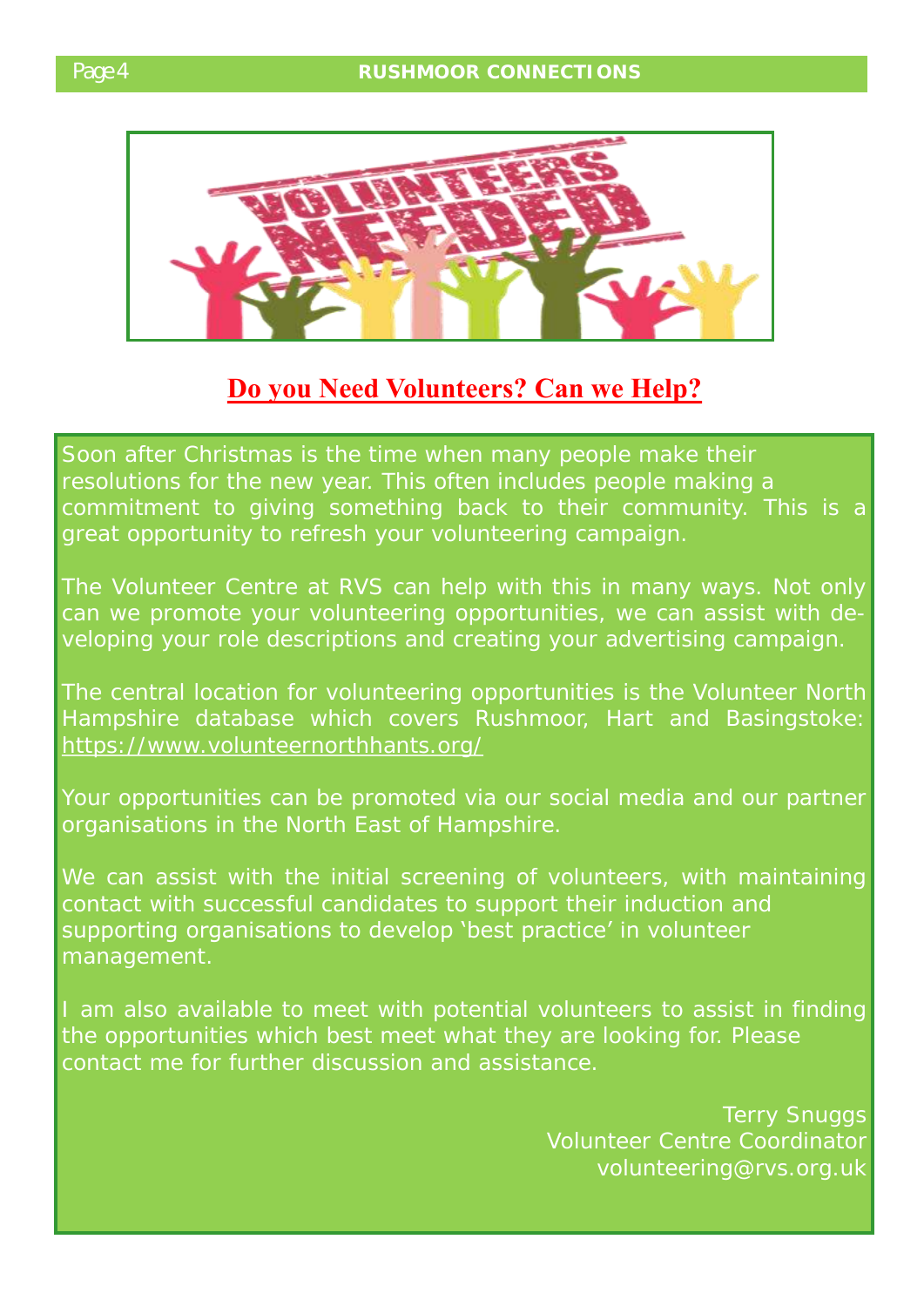## **News from Donna Bone, CEO**

Wow! So much has happened since our Summer newsletter...

**Community Development Officer** - Sue Hathaway retired after 16 years devoted support to our community. Although it was a wrench to leave us you will be delighted to know Sue is thoroughly enjoying her well-deserved retirement.

The team at RVS are equally delighted to welcome Heather Chalkley as our new Community Development Officer. Heather has lost no time in getting stuck in, already achieving success in securing a funding grant for one organisation, is supporting a couple of others to incorporate and playing a key role in a number of local projects.

Through Heather, RVS continue to work closely with Rushmoor Borough Council (RBC) on neighbourhood initiatives and particularly now, in response to the latest Index of Multiple Deprivation data. Welcome Heather.

**Move to the Civic Offices –** I am relieved to report that our move went incredibly well and we are settled into our accommodation in the Civic Offices. We'd like to thank the staff at RBC for making us feel so welcome and helping us to get up and running overnight.

Although we no longer have our own front door, we still welcome visitors to the volunteer centre and invite you to pop into the Civic Offices, if you'd like to connect with a member of the team. Feel free to call 01252 540162

process of undertaking a new strategic plans for the next few years. In order to do this we will need to understand what can support you to address them. We will your thoughts on what our priorities <sub>.</sub><br>should be.

**Community Buses –** The last our new premises were our fleet of mini-buses. Since suffering significant vandalism earlier in the Farnborough International Limited for their very generous support in vacant car park until the new



now be collected via the Reception and car park at the Civic Offices.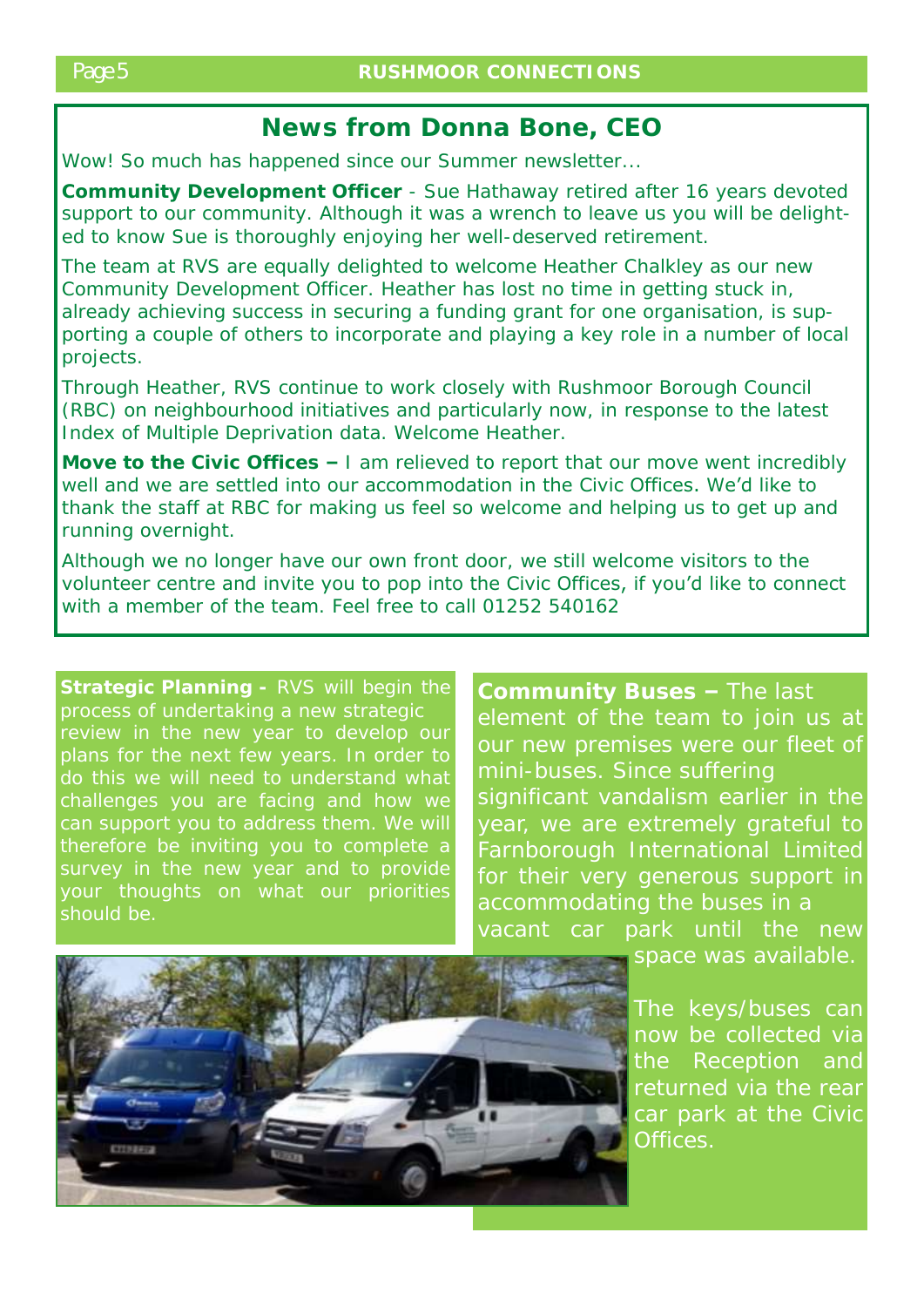**Safeguarding Adults –** I also recently attended a Hampshire Safeguarding Adults Board training session for Safeguarding Leads and was surprised with the unanticithat a serious safeguarding issue may be overlooked in the sheer volume of contacts.

the safeguarding issues reported to MASH (Multi Agency Safeguarding Hub) so their request is that we apply a three point assessment before reporting:

Is the adult at risk

- Needing care and support?
- Experiencing or at risk of abuse?
- 

date to us at the Voluntary Sector Forum in the near future. In the meantime, if you 01962-847214.

**Brexit –** Many organisations I have spoken to say they feel unable to prepare for Brexit despite the Government advising us to do so. They report not knowing how their organisations will be affected until it happens. For this reason, I attended some really useful training – thank you Action Hampshire, Surrey Community Action and Enterprise M3 – which highlighted some implications which may be overlooked.

One key message is that Brexit is only the beginning; the time taken to achieve it is likely to run into years… Others include:

Approximately 87% of health/care workers will be affected and it is anticipated that we will experience a degree of recession. Both of these scenarios are likely to increase the pressure on the voluntary sector via food banks, advice and information services, health & wellbeing support.

Some organisations are already reporting on the difficulty to recruit good staff in our sector due to high



costs locally and the competition from London weighting: this could increase.

Some practical tips included checking where your cloud data is stored (UK or EU?), investigating the original source of your community grant funding (European Social Fund?) and ensuring that your pension provider is registered in the UK and is GDPR compliant.

Further information is available via [https://publications.ncvo.org.uk/no-deal-brexit](https://publications.ncvo.org.uk/no-deal-brexit-and-voluntary-sector/download-guide/)[and-voluntary-sector/download-guide/](https://publications.ncvo.org.uk/no-deal-brexit-and-voluntary-sector/download-guide/) and

[https://www.gov.uk/guidance/five-ways-civil-society-organisations-can-prepare-for](https://www.gov.uk/guidance/five-ways-civil-society-organisations-can-prepare-for-eu-exit)[eu-exit](https://www.gov.uk/guidance/five-ways-civil-society-organisations-can-prepare-for-eu-exit)

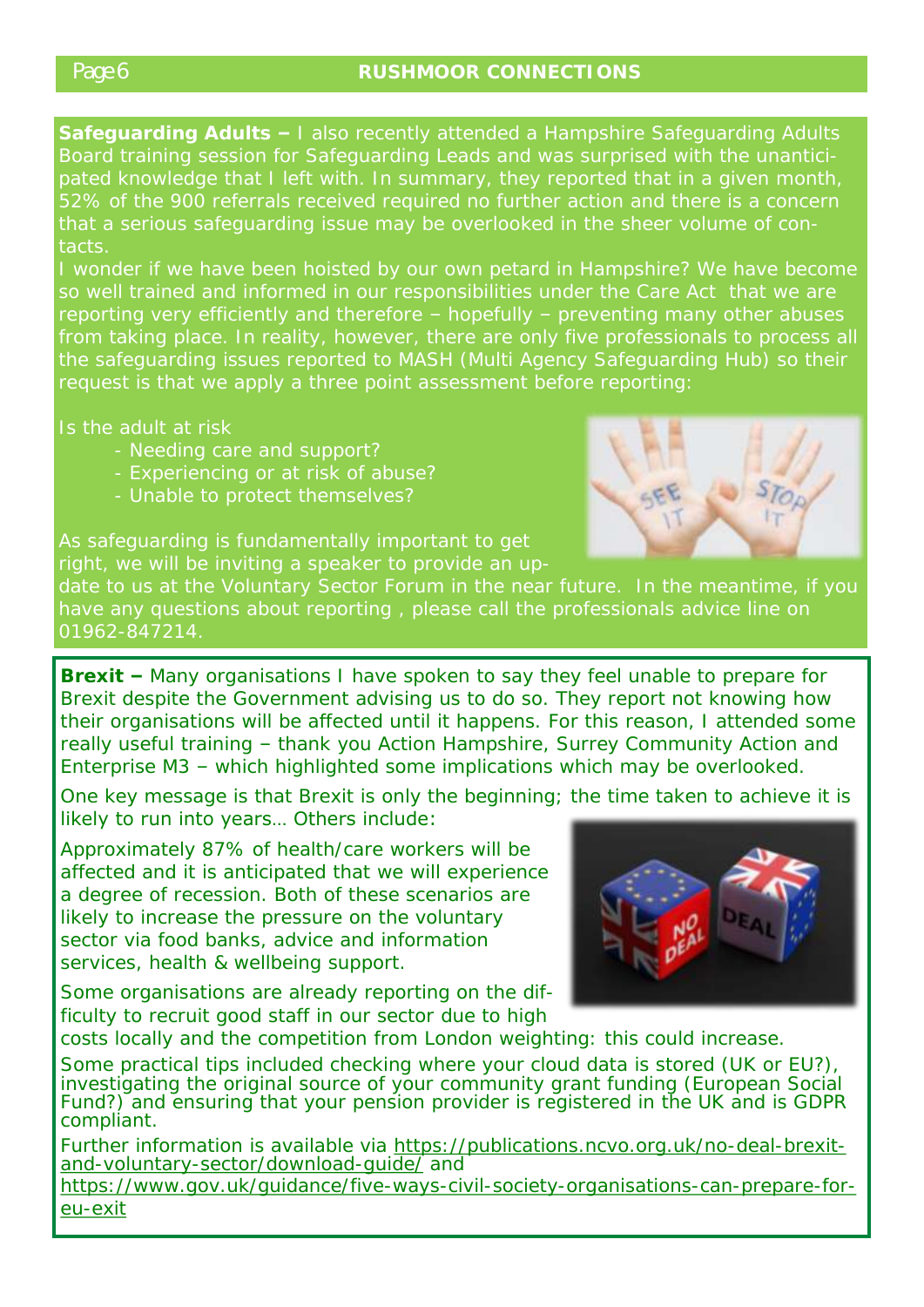### Page 7 **RUSHMOOR CONNECTIONS**

advantages of being based in the Civic organisations and local Councillors.

service to support members of our local

RVS are delighted to be able to respond the GP practices on the Farnborough Road and in Southwood.

We have worked alongside local Farnham Clinical Commissioning Group





#### **Increasing Resilience**

Following on from the successful 'Be Well Connected' event hosted by our colleagues at Hart Voluntary Action in October, it is hoped to offer some additional training to the local voluntary sector, in the Spring. The training will focus on addressing some of the current wellbeing and resiliency challenges the sector is experiencing.

More details to follow.

Before then, however, we will be celebrating Christmas and on behalf of the Trustees and Team at RVS, I wish you all a very happy one.

**Donna**